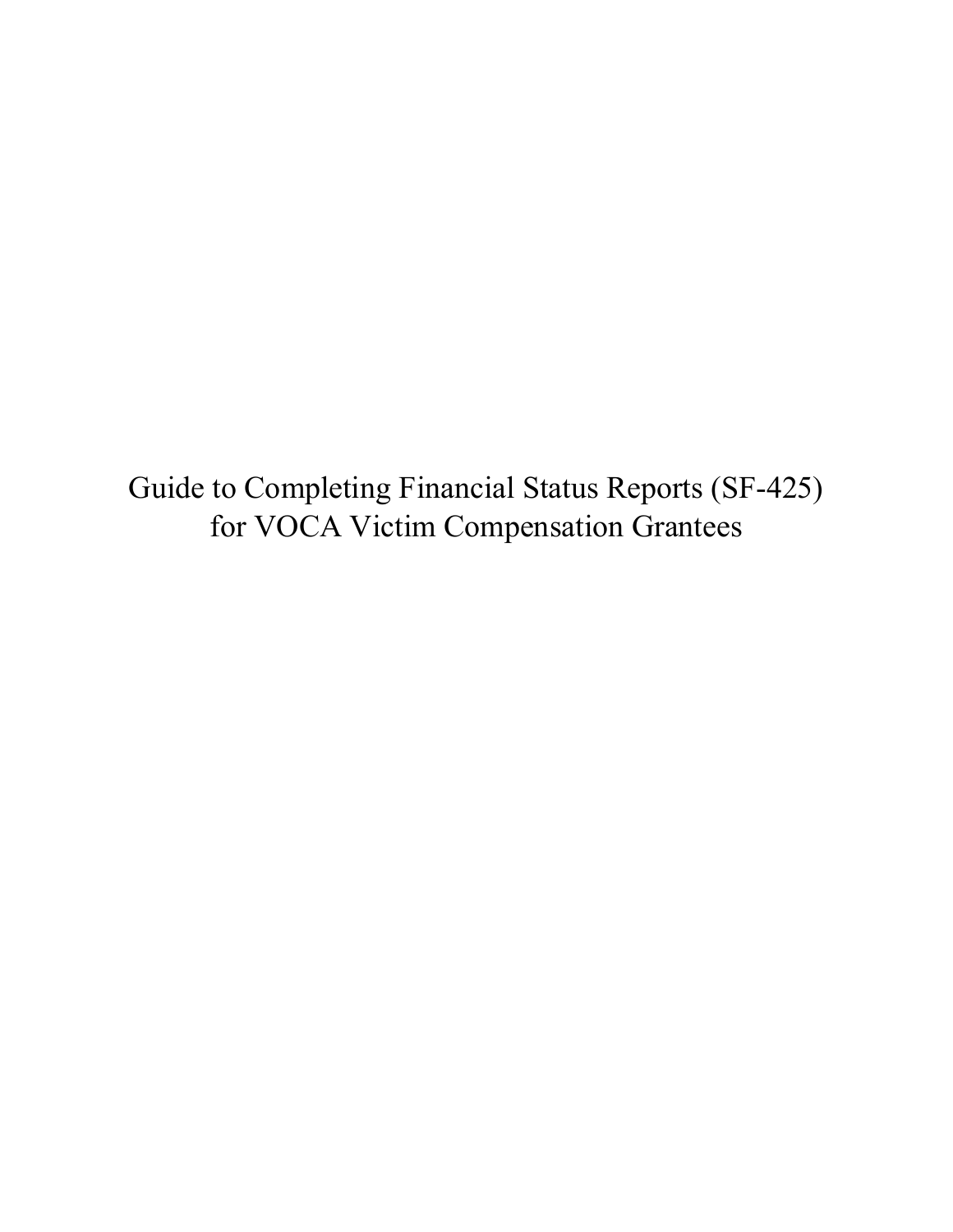## **Key Terms**

**Accrual Basis**: The method of recording revenues in the period in which they are earned (regardless of when cash is received) and reporting expenses in the period when the charges are incurred (regardless of when payment is made). Each recipient chooses their type of accounting basis (Accrual or Cash). Once the choice is made on the first SF‐425, the type selected is locked for subsequent reports.

**Cash Basis**: The method of reporting revenues and expenses when cash is actually received or paid out. Each recipient chooses their type of accounting basis (Cash or Accrual). Once the choice is made on the first SF‐425, the type selected is locked for subsequent reports.

**Certification**: Online signature by the recipient's Financial Manager when submitting an SF‐ 425.

**Expenditure**: For financial reports prepared on a cash basis, expenditures are the sum of cash disbursements for direct charges for property and services, the amount of indirect expense charged, the value of third‐party in‐kind contributions applied, and the amount of cash advance payments and payments made to subrecipients. For financial reports prepared on an accrual basis, expenditures are the sum of cash disbursements for direct charges for property and services; the amount of indirect expense incurred; the value of in-kind contributions applied; and the net increase or decrease in the amounts owed by the recipient for (1) goods and other property received, (2) services performed by employees, contractors, subrecipients, and other payees, and (3) programs for which no current services or performance are required.

**Federal Financial Report (FFR)**: The new standard financial reporting form, also known as the SF-425. Financial reports are submitted quarterly to provide OJP with up-to-date information on how grant funds are being utilized. The first reporting period for which recipients are required to submit the SF-425 is October 2009 - December 2009, due January 30, 2010.

**Financial Manager**: The individual within the recipient's organization authorized to submit financial reports for assigned awards.

**Indirect Cost Rate**: Costs of an organization that are not readily assignable to a particular project, but are necessary to the operation of the organization and the performance of the project.

**Match**: The total amount of the recipient's share of the project costs. The match may be either in‐ kind or cash. An in-kind match includes the value of donated services. A cash match includes actual cash spent by the recipient and must have a cost relationship to the Federal award that is being matched.

**Obligation**: A legal liability to pay under a grant, subgrant, and/or contract when determinable sums for services or goods are incurred during the grant period.

**Program Income:** Gross income earned by the recipient during the funding period as a direct result of the award. Direct result is defined as a specific act or set of activities that are directly attributable to grant funds and which are directly related to the goals and objectives of the project. Determinations of direct results will be made by the awarding agency for discretionary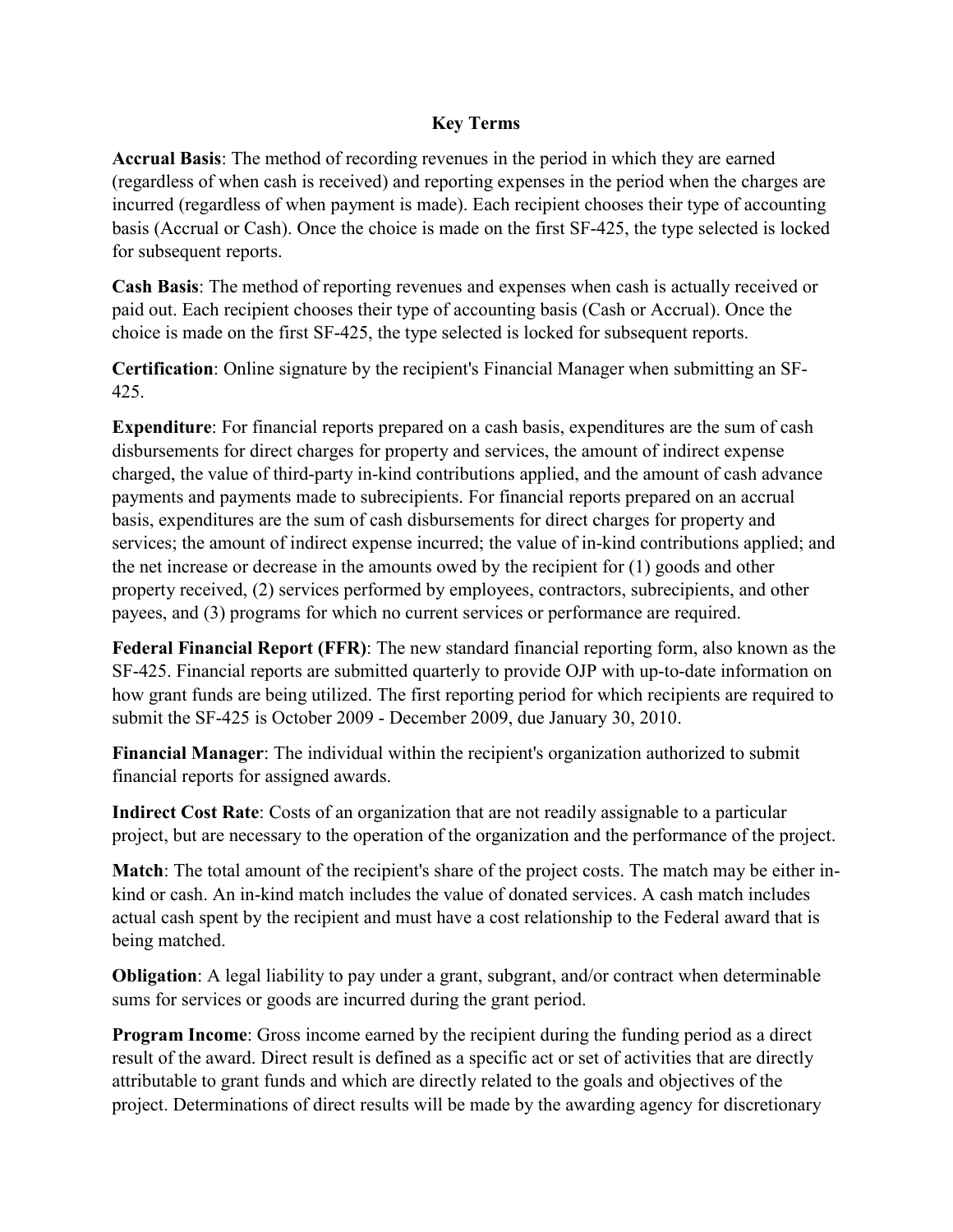grants and by the State for block/formula subawards. Fines/penalties are not considered program income. Program income may be used only for allowable program expenses.

**Project Period**: The period for which implementation of a project is authorized. The project period may be equal to or longer than the budget period for an award, but can not be shorter than the budget period.

**Recipient Share**: The total amount of the recipient's share of the project costs. Also referred to as a Match.

**SF‐269a**: OMB Standard Form 269A; The form previously used to submit quarterly financial reports. The SF‐269a is only available for reporting periods ending before October 1, 2009.

**SF‐425**: OMB Standard Form 425; The new form used to submit quarterly financial reports. The SF‐425 is only available for reporting periods ending after October 1, 2009. The term SF‐425 is used interchangeably with FFR.

**Unliquidated Obligation**: Debt that has been incurred for the grant, but not yet paid out. On a cash basis, obligations are incurred but not yet paid. On an accrual basis, obligations are incurred, but the expenditures have not been recorded. The final financial report should reflect a balance of zero for either accounting basis.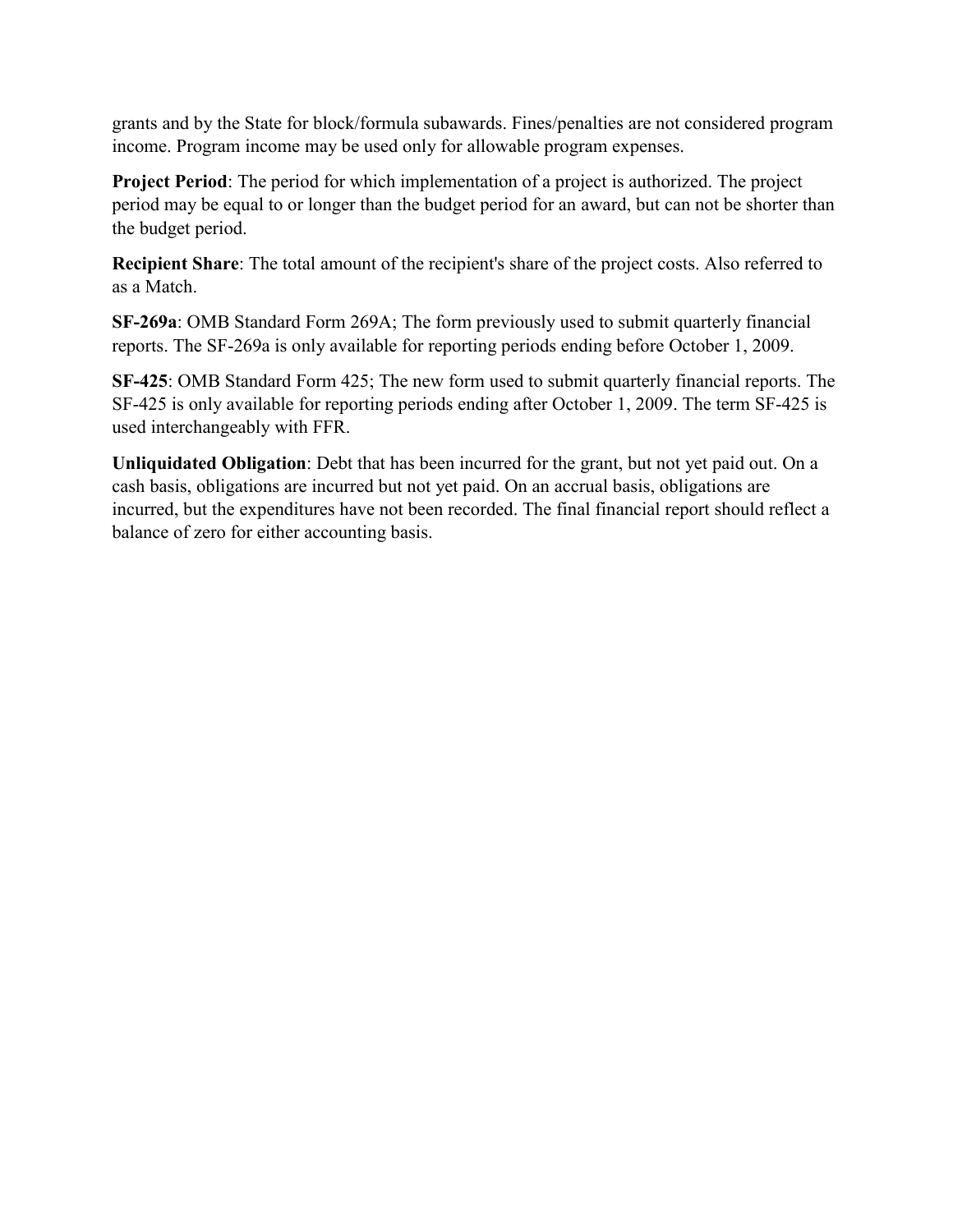## **Purpose and Policy**

In July 2019, the U.S. Department of Justice (DOJ) Office of the Inspector General (OIG) released a review of the Office of Justice Programs' (OJP) efforts to address challenges in administering the crime victims fund (CVF) programs. One recommendation from this review was that OJP clarify the financial reporting expectations for the CVF compensation grants in particular, especially noting any areas in which these grants may be unique from other federal or DOJ awards.

This document will first provide line-by-line guidance to victim compensation grantees in completing their quarterly federal financial reports (FFRs), which will be followed by a discussion of how victim compensation awards are unique from other federal or DOJ awards in the context of financial reporting.

Victim compensation grantees with further questions are advised to contact their Grant Manager and/or the OCFO Customer Service desk at 1-800-458-0786 (option 2) or [ask.ocfo@usdoj.gov](mailto:ask.ocfo@usdoj.gov) for assistance.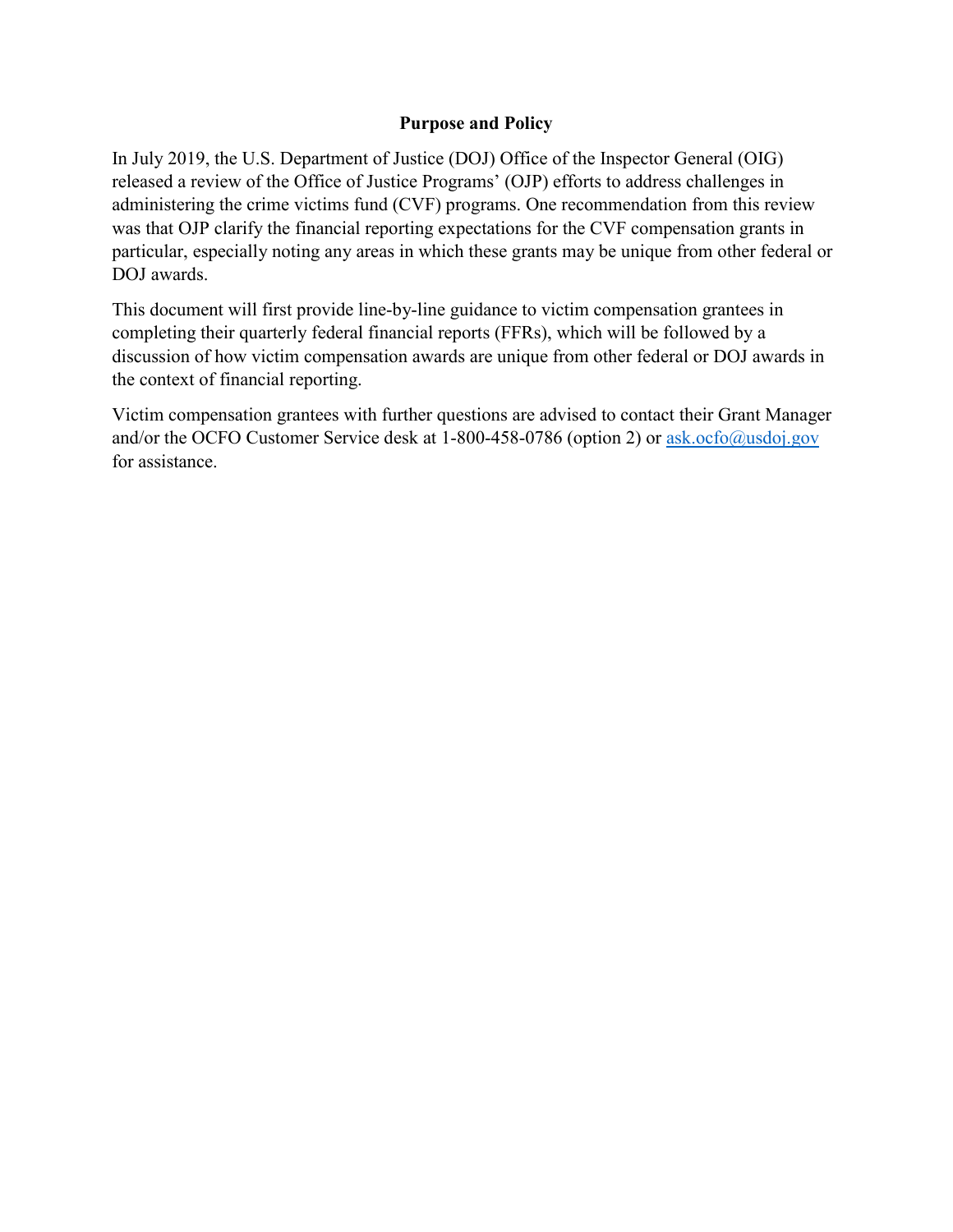# **Completing the SF-425**

| <b>Report is Submitted:</b>                                                                                                                                          | 1. Federal Agency and Organizational Element to Which<br>Federal Agency and Organizational Element to Which Report is Submitted | U.S. Department of Justice |  |  |
|----------------------------------------------------------------------------------------------------------------------------------------------------------------------|---------------------------------------------------------------------------------------------------------------------------------|----------------------------|--|--|
| $\sim$ 2. Federal Grant Or Other identifying number:<br>This is the grant number assigned to the award for this program.                                             |                                                                                                                                 |                            |  |  |
| $\vee$ 3. Recipient Organization (Name and complete address including Zip code)<br>This is the organization name and complete address of the recipient organization. |                                                                                                                                 |                            |  |  |
| <b>Recipient Organization Name:</b>                                                                                                                                  |                                                                                                                                 |                            |  |  |
| Street 1:                                                                                                                                                            |                                                                                                                                 |                            |  |  |
| Street 2:                                                                                                                                                            |                                                                                                                                 |                            |  |  |
| City:                                                                                                                                                                |                                                                                                                                 | County:                    |  |  |
| State:                                                                                                                                                               |                                                                                                                                 | <b>Province:</b>           |  |  |
| Country:                                                                                                                                                             | <b>USA</b>                                                                                                                      | <b>ZIP / Postal Code:</b>  |  |  |
| $\sim$ 4a. DUNS Number<br>the recipient organization.                                                                                                                | This is the Data Universal Numbering System Number (DUNS) assigned to                                                           |                            |  |  |
| $\vee$ 4b. EIN                                                                                                                                                       |                                                                                                                                 |                            |  |  |
|                                                                                                                                                                      | This is the Employer Identification Number (EIN) of the recipient organization.                                                 |                            |  |  |

The recipient information tab of the SF-425, lines 1 through 4, pictured above, consists of general award information.

- Line 1: JustGrants displays the awarding agency to which the recipients submits financial reports.
- Line 2: JustGrants displays the award number, or grant ID, assigned by the awarding office.
- Line 3: JustGrants displays the name and address of the recipient organization.
- Lines 4a and 4b: JustGrants displays the recipient's DUNS and EIN numbers.

Select 'continue' to move to the report information tab.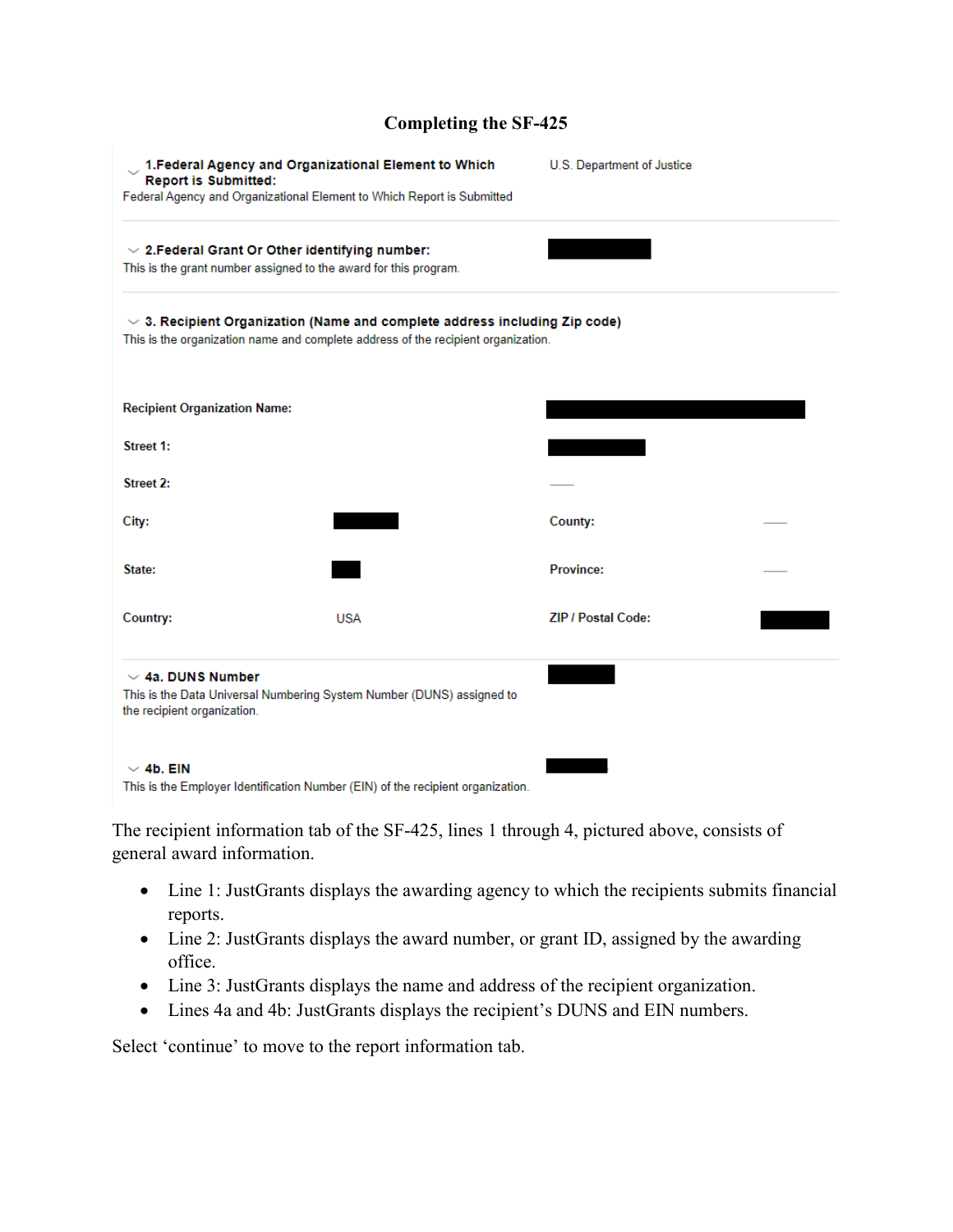| $\vee$ 5. Recipient Account Number<br>Enter the account number or any other identifying number assigned by the<br>recipient to the award. This number is for the recipient's use only and is not<br>required.                                                                                                                                                                                                                                                                                                                                                                                                                                                                                              |                  |                |
|------------------------------------------------------------------------------------------------------------------------------------------------------------------------------------------------------------------------------------------------------------------------------------------------------------------------------------------------------------------------------------------------------------------------------------------------------------------------------------------------------------------------------------------------------------------------------------------------------------------------------------------------------------------------------------------------------------|------------------|----------------|
| $\vee$ 6. Report Type<br>A final report shall be submitted within 120 days after the grant period end<br>date.                                                                                                                                                                                                                                                                                                                                                                                                                                                                                                                                                                                             | Quarterly        |                |
| $\vee$ 7. Basis Of Accounting<br>Specify whether a cash or accrual basis was used for recording transactions<br>related to the award and for preparing this report. Accrual basis of accounting<br>refers to the accounting method in which expenses are recorded when<br>incurred. For cash basis accounting, expenses are recorded when they are<br>paid.                                                                                                                                                                                                                                                                                                                                                | Accrual          |                |
| $\vee$ 8. Project/Grant Period<br>Enter the project/grant period (start and end date). This should encompass the<br>beginning date of the original award and the latest ending date under the<br>award number                                                                                                                                                                                                                                                                                                                                                                                                                                                                                              | From<br>10/01/20 | To<br>09/30/20 |
| $\vee$ 9. Reporting Period<br>Enter the start and end date of the reporting period. Federal Financial Reports<br>will be submitted on a quarterly basis. A final FFR shall be submitted at the<br>completion of the award agreement. The following reporting periods shall be<br>used for quarterly reports: • October 1 – December 31 (due by January 30)<br>• January 1 - March 31 (due by April 30) • April 1 - June 30 (due by July<br>30) • July 1 - September 30 (due by October 30) Quarterly reports shall be<br>submitted no later than 30 days after the end of each reporting period. Final<br>reports shall be submitted no later than 120 days after the project or grant<br>period end date. | From<br>07/01/20 | To<br>09/30/20 |

- Line 5: Enter an internal account or identifying number, if applicable. This number is for the recipient's use only and is not required.
- Line 6: Click the radio button to note whether or not this is the final report for the grant. If the answer is yes, additional fields will be required.
- Line 7: If the financial report is being completed for the first time, click the radio button to indicate either **cash** or **accrual**. See the Key Terms discussed earlier in this document for important definitions. After the first report for an award, the radio buttons will not be active. In order to change the basis of accounting after the first report, contact OCFO Customer Service by phone at 1-800-458-0786 (option 2) or by email at [ask.ocfo@usdoj.gov](mailto:ask.ocfo@usdoj.gov).
- Line 8: JustGrants displays the project period start and end dates.
- Line 9: JustGrants displays the reporting period.

**Important**: Review the information displayed on lines 1 through 4 and line 8 to ensure accuracy. This data is derived from SAM.gov. If any discrepancies are noted, recipients should review and update their profiles in SAM.gov.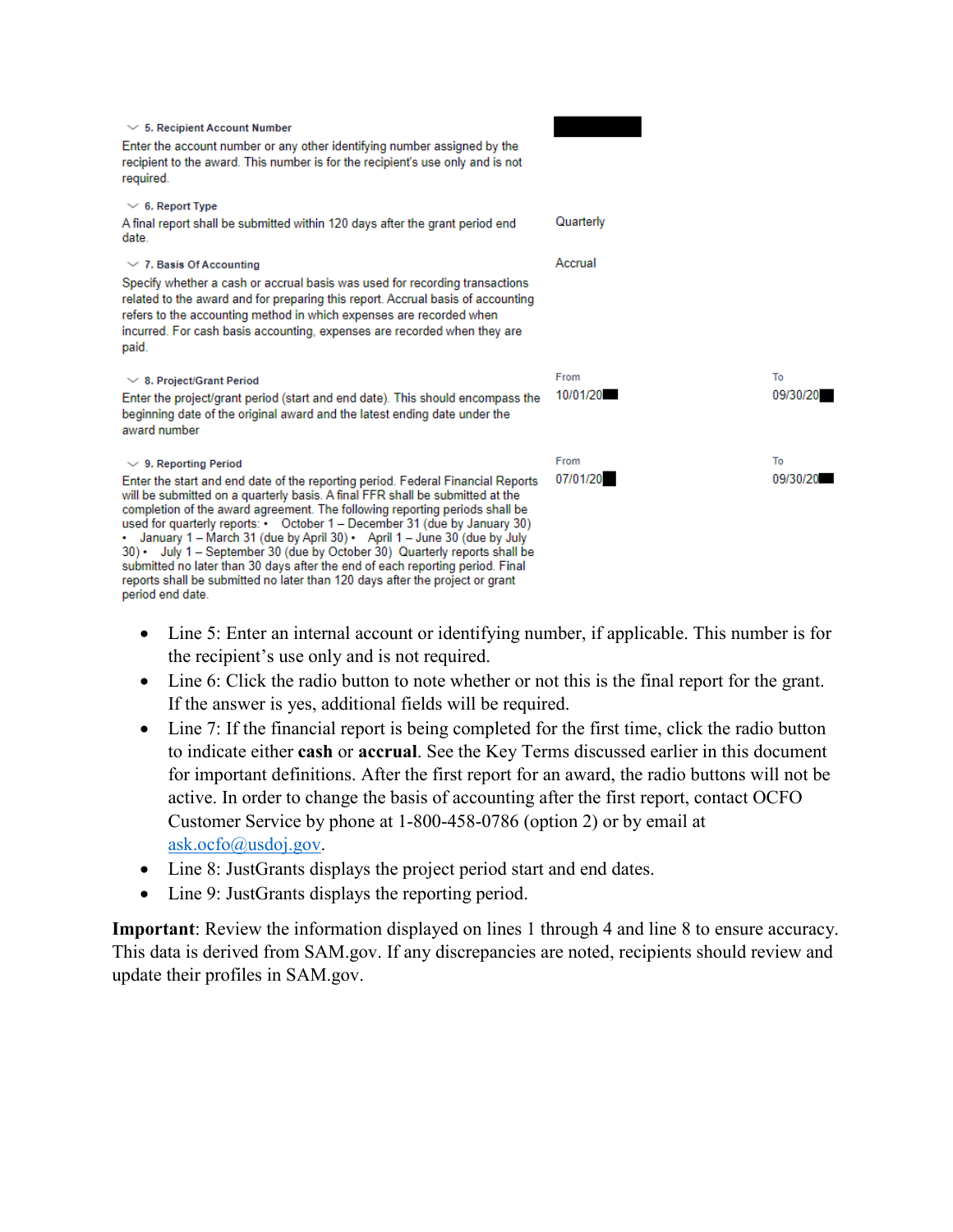#### **Federal Cash:**

 $\vee$  10a.Cash Receipts Do not enter any information in this field. COPS, OJP, and OVW do not require a Grantee to report this information.

 $\times$  10b. Cash Disbursements Do not enter any information in this field. COPS, OJP, and OVW do not require a Grantee to report this information.

 $\vee$  10c. Cash on Hand (line a minus b)

Do not enter any information in this field. COPS, OJP, and OVW do not require a Grantee to report this information.

The Federal Cash section of the SF-425, lines 10a through 10c, pictured above, are neither required nor used by OJP and are not active.

### **Federal Expenditures and Unobligated Balance:**

 $\times$  10d. Total Federal funds authorized The total Federal funds authorized as of the reporting period end date.

 $\vee$  10e. Federal share of expenditures Enter the cumulative amount of federal fund expenditures.

#### $\vee$  10f. Federal Share of Unliquidated Obligations

Enter the cumulative amount for the federal share of unliquidated obligations. On a cash basis, unliquidated obligations are obligations incurred, but not yet paid. They include direct and indirect expenses incurred but not yet paid or charged to the award, including amounts due to subrecipients or contractors. On an accrual basis, the obligations are incurred, but the expenditures have not yet been recorded. On the final report, for either cash or accrual basis, this Line should be zero (0). Do not include any amount in Line 10f that have been reported in Line 10E. Include the unliquidated obligations that will be expensed by the end of the next quarter. Do not include any amount in Line 10f for a future commitment of funds (such as a long-term contract) for which an obligation or expense will not be incurred by the end of the next quarter.

 $\vee$  10g. Total Federal share (sum of lines e and f) The sum of Lines 10e and 10f.

 $\vee$  10h. Unobligated balance of Federal Funds (line d minus g) The amount of Line 10d minus Line 10g.

The Federal Expenditures and Unobligated Balance section of the SF-425, lines 10d through 10h, is pictured above.

- Line 10d: JustGrants displays the award amount.
- Line 10e: Enter the cumulative amount of federal fund expenditures.

For reports prepared on a cash basis, expenditures include:

- o Cash payments made with Federal dollars to or on behalf of victims;
- o Cash used to reimburse state funds for payments made to or on behalf of victims;
- o Cash disbursements for direct administrative or training costs; and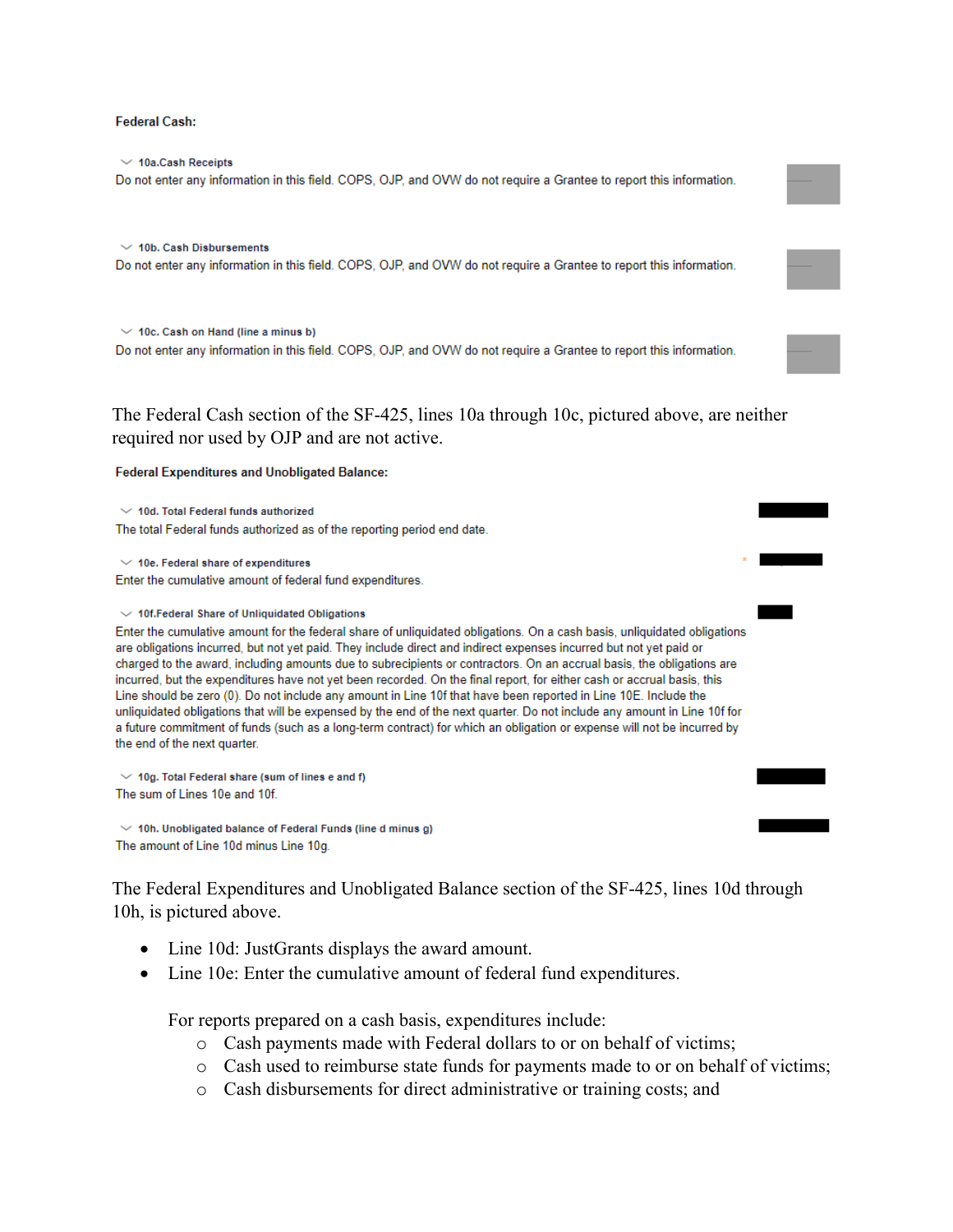o The amount of indirect expenses charged.

For reports prepared on an accrual basis, expenditures include:

- o Cash payments made with Federal dollars to or on behalf of victims;
- o Liabilities recorded against the Federal dollars for payments made to or on behalf of victims;
- o Cash disbursements for direct administrative or training costs;
- o The amount of indirect expenses incurred; and
- $\circ$  The net increase or decrease in the amounts owed by the recipient for (1) goods and other property received; (2) services performed by employees, contractors, subrecipients, and other payees; and (3) programs for which no current services or performance are required.
- Line 10f: Enter the cumulative amount of the federal share of unliquidated obligations.

On a cash basis, unliquidated obligations are incurred, but not yet paid. On an accrual basis, the obligations are incurred, but the expenditures have not yet been recorded. Those obligations include direct and indirect expenses incurred but not yet paid or charged to the award, including amounts due to subrecipients and contractors. On the final report, this line should be zero.

Do not include any amount in line 10f that has been reported in line 10e. Include the unliquidated obligations that will be expensed by the end of the next quarter. Do not include any amount on line 10f for a future commitment of funds (such as a long-term contract) for which an obligation or expense will not be incurred by the end of the next quarter.

- Line 10g: JustGrants calculates this field by adding lines 10e and 10f.
- Line 10h: JustGrants calculates this field by subtracting line 10g from line 10d.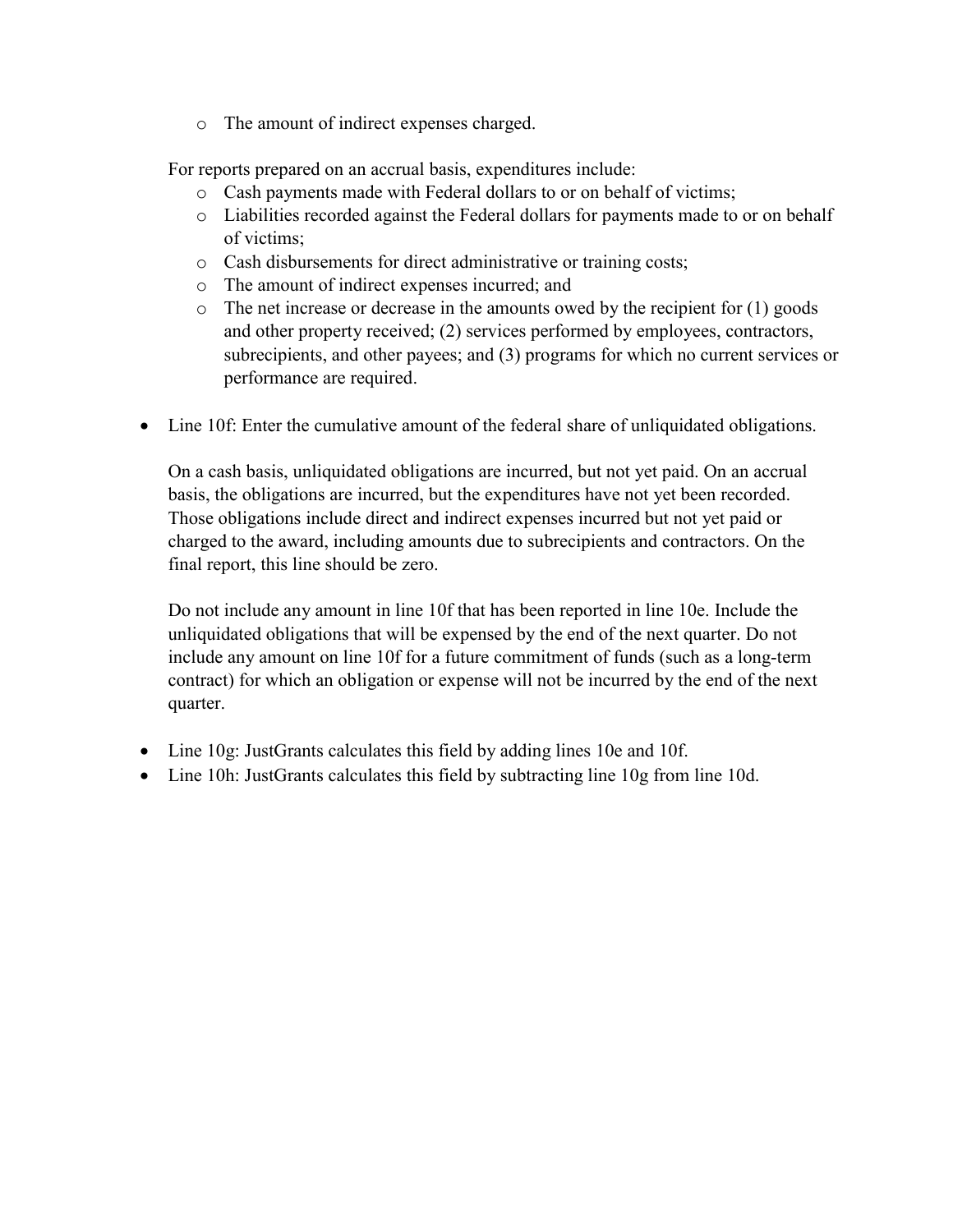#### **Recipient Share:**

 $\times$  10i. Total recipient share required

Enter the total required recipient share for grant period specified in Line 8. The required recipient share should include all matching and cost sharing provided by recipients and third-party providers to meet the level required by the program. This amount should not include cost sharing and match amounts in excess of the amount required by the program (for example, cost overruns for which the recipient incurs additional expenses and, therefore, contributes a greater level of cost sharing or match than the level required by the program).

 $\times$  10j. Recipient share of expenditures

Enter the recipient share of actual cash disbursements or outlays (less any rebates, refunds, or other credits) including payments to subrecipients and contractors. This amount may include the value of allowable third party in-kind contributions and recipient share of program income used to finance the non-Federal share of the project or program. Note: On the final report this line should be equal to or greater than the amount of Line 10i.

 $\vee$  10k. Remaining recipient share to be provided (line i minus j) The amount of Line 10i minus 10j.

The Recipient Share section of the SF-425, lines 10i through 10k, is pictured above.

- Line 10i: Enter total match requirements by the recipient for the award. VOCA Victim Compensation awards do not have a match requirement, so zero should be entered. State payments used to determine future awards are not collected in the FFR, but are rather identified during completion of the annual victim compensation certification (VCC) form.
- Line 10j: Enter the recipient match provided for this period. VOCA Victim Compensation awards do not have a match requirement, so zero should be entered.
- Line 10k: JustGrants calculates this field by subtracting line 10j from line 10i.

### Program Income:

```
\vee 10I. Total Federal program income earned
Enter the amount of federal program income earned. Do not report any program income here that is being allocated as
part of the recipient's cost sharing amount included in Line10i. If this is a final report, this field is required and may not
be left blank, but a zero (0) may be entered.
 \vee 10m. Program Income expended in accordance with the deduction alternative
Enter the cumulative amount of program income that was used to reduce the Federal share of the total project costs.
\vee 10n. Program Income expended in accordance with the addition alternative
Enter the cumulative amount of program income that was added to funds committed to the total project costs and
expended to further eligible project or program activities.
 \vee 10o. Unexpended program income (line I minus line m and line n)
The amount of Line 10I from 10m and 10n.
```
The Program Income section of the SF-425, lines 10l through 10o, is pictured above.

• Line 101: Enter the cumulative amount of federal program income earned. Recoveries, refunds, restitution, and subrogation are not program income for the purposes of the FFR.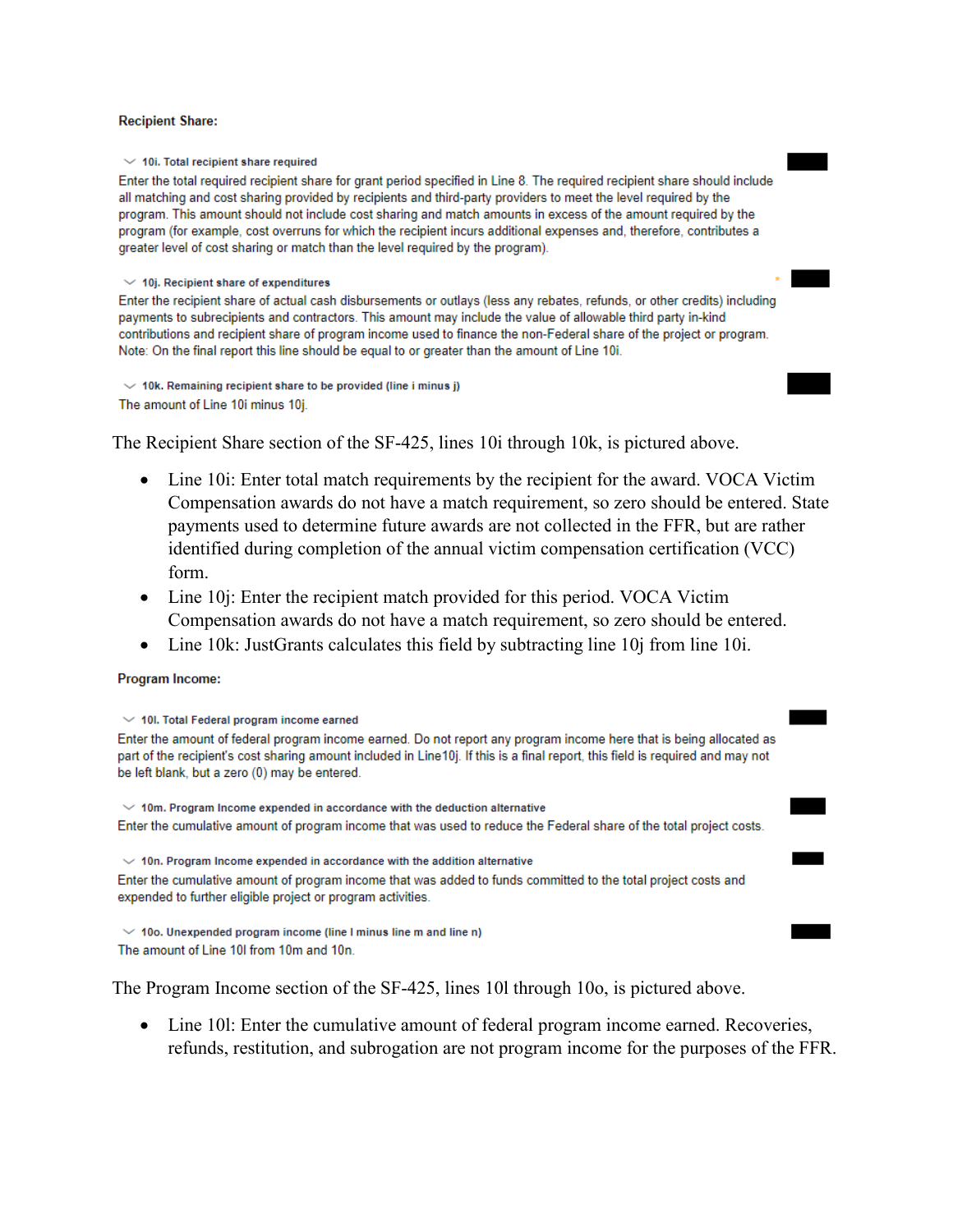- Line 10m: Enter the cumulative amount of program income that was expended in accordance with the deduction alternative. Recoveries, restitution, and subrogation are not program income for the purposes of the FFR.
- Line 10n: Enter the cumulative amount of program income that was expended in accordance with the addition alternative. Recoveries, restitution, and subrogation are not program income for the purposes of the FFR.
	- o If this is a final report, this field is required. A zero may be entered.
- Line 10o: JustGrants calculates this field by subtracting lines 10m and 10n from line 10l.

*Note: If the report to be submitted is the final SF-425, the Program Income section (lines 10l through 10o) must be completed. Based on the nature of the program, OJP anticipates the majority of VOCA Victim Compensation recipients will not report program income. Grantees who believe they have program income to report are encouraged to speak with their grant manager.*

| $\sim$ 11. Indirect Expense:<br>11a. Select either Not Applicable or the appropriate indirect cost rate(s). |                  |                |          |                    |                   |  |
|-------------------------------------------------------------------------------------------------------------|------------------|----------------|----------|--------------------|-------------------|--|
| 11b. Enter the indirect cost rate(s) in effect during the reporting period                                  |                  |                |          |                    |                   |  |
| 11c. Enter the beginning and ending effective dates for the rate(s).                                        |                  |                |          |                    |                   |  |
| 11d. Enter the amount of the base against which the rate(s) was applied                                     |                  |                |          |                    |                   |  |
| 11e. The amount of indirect costs charged during the time period specified. (11b x 11d)                     |                  |                |          |                    |                   |  |
| 11f. Enter the Federal share of the amount in 11e, using a dollar amount, not a percentage.                 |                  |                |          |                    |                   |  |
| 11a. Type of Rate(s)<br>11b.Rate                                                                            | 11c. Period From | 11c. Period To | 11d.Base | 11e.Amount Charged | 11f.Federal Share |  |
|                                                                                                             |                  |                |          |                    |                   |  |
|                                                                                                             |                  |                |          |                    |                   |  |
|                                                                                                             |                  |                |          |                    |                   |  |



The Indirect Expense section of the SF-425, lines 11a through 11g, pictured above, is used to report indirect expenses. Recipients should use their approved indirect cost rate agreement or the de minimis rate, if applicable, to complete this section. If no indirect cost rate is being charged to the grant, select 'Not Applicable' from the dropdown menu for column 11a.

- Line 11a: Select the applicable indirect expense rate form the dropdown menu. *Note: If 'Not Applicable' is selected, proceed to line 12*.
- Line 11b: Enter the indirect cost rate in effect during the reporting period.
- Line 11c: Enter the beginning and ending effective dates for the rate.
- Line 11d: Enter the amount of the base against which the rate was applied during the reporting period.
- Line 11e: JustGrants calculates this field by multiplying lines 11b and 11d. The total is the amount of indirect costs charged during the time period specified.
- Line 11f: Enter the dollar amount of the federal share. For each indirect expense rate, the federal share cannot exceed the amount charged.
- Line 11g: JustGrants calculates the total of the amount charged column and the federal share column.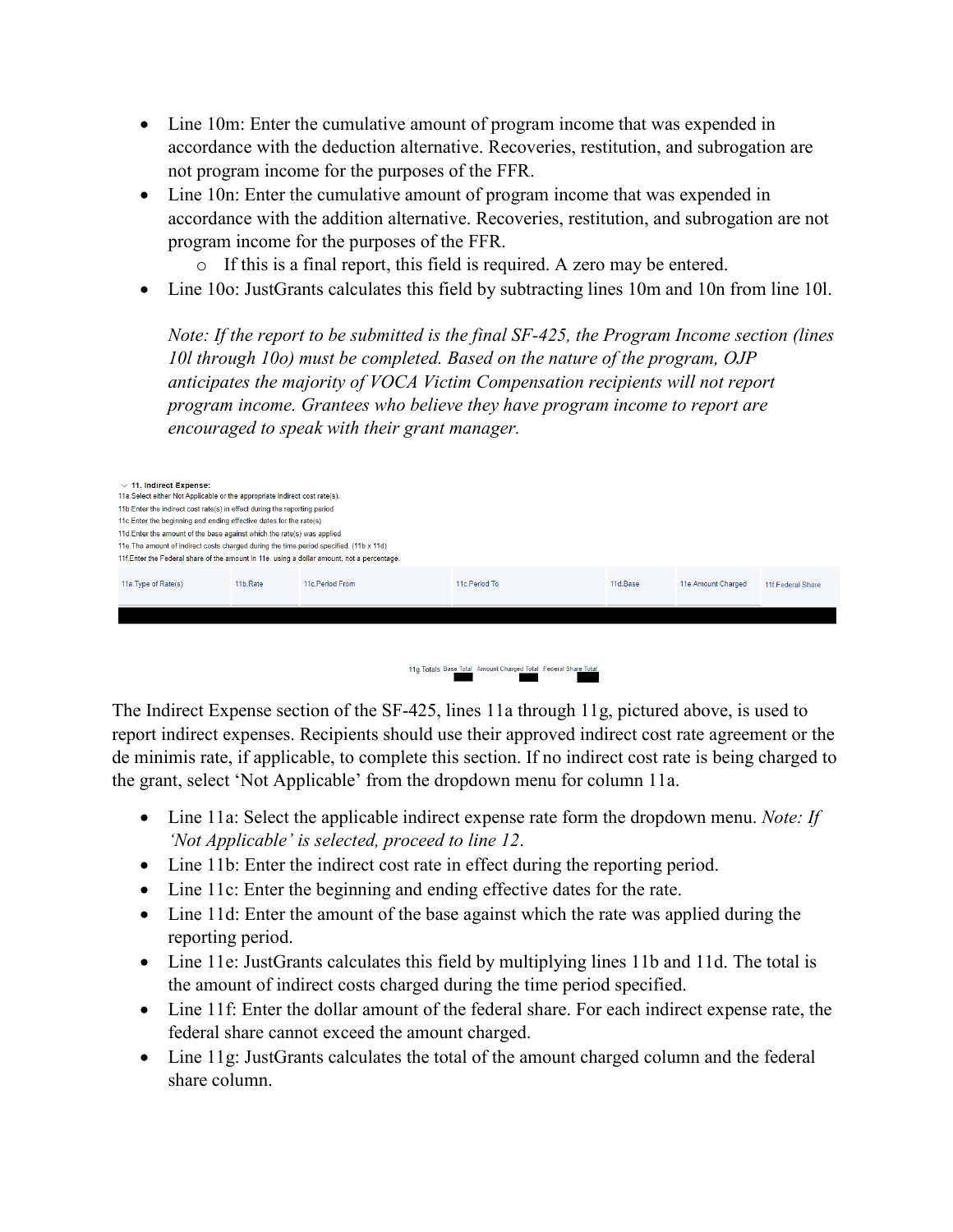Select 'continue' to move to the Remarks & Certification tab.

#### $\vee$  12. Additional Information

| Enter any remarks, explanations or additional information required. Supporting documents may be added by clicking the "Upload Supporting Documents" button. |
|-------------------------------------------------------------------------------------------------------------------------------------------------------------|
| Remarks                                                                                                                                                     |
|                                                                                                                                                             |
| <b>Uploaded Documents</b>                                                                                                                                   |
| <b>File Name</b>                                                                                                                                            |
|                                                                                                                                                             |

The Additional Information section of the SF-425, line 12, pictured above, is used to provide optional additional remarks and supporting documentation.

• Line 12: Enter remarks, and upload documentation deemed necessary to further explain the financial information provided in the report. Recipients may also attach supporting documentation in the Attachments section. This field is generally optional for VOCA Victim Compensation grantee, unless the figures in lines 10e or 10j are less than the previous reporting period. If so, the grantee must add narrative remarks explaining the discrepancy.

| <b>13.Certification</b>                                                                                                                                                                                                                                                                                                                                                                                                                                                                                                                                           |              |                   |  |  |  |
|-------------------------------------------------------------------------------------------------------------------------------------------------------------------------------------------------------------------------------------------------------------------------------------------------------------------------------------------------------------------------------------------------------------------------------------------------------------------------------------------------------------------------------------------------------------------|--------------|-------------------|--|--|--|
| By submitting this report, I certify to the best of my knowledge and belief that the report is true, complete, and accurate, and the expenditures, disbursements and cash receipts are for the purposes and objectives set for<br>conditions of the Federal award. I am aware that any false, fictitious, or fraudulent information, or the omission of any material fact, may subject me to criminal, civil, or administrative penalties for fraud, false state<br>otherwise. (U.S. Code Title 18, Section 1001 and Title 31, Sections 3729-3730 and 3801-3812). |              |                   |  |  |  |
| Prefix:                                                                                                                                                                                                                                                                                                                                                                                                                                                                                                                                                           |              |                   |  |  |  |
| <b>First Name:</b>                                                                                                                                                                                                                                                                                                                                                                                                                                                                                                                                                | Middle Name: | <b>Last Name:</b> |  |  |  |
| Suffix:                                                                                                                                                                                                                                                                                                                                                                                                                                                                                                                                                           | Title:       |                   |  |  |  |
| <b>Full Name:</b>                                                                                                                                                                                                                                                                                                                                                                                                                                                                                                                                                 |              |                   |  |  |  |
| <b>Email Address:</b>                                                                                                                                                                                                                                                                                                                                                                                                                                                                                                                                             |              |                   |  |  |  |
| Telephone:                                                                                                                                                                                                                                                                                                                                                                                                                                                                                                                                                        |              |                   |  |  |  |
| Date:                                                                                                                                                                                                                                                                                                                                                                                                                                                                                                                                                             |              |                   |  |  |  |

The Certifications section of the SF-425, line 13, pictured above, is where the Financial Manager certifies the accuracy of the data entered on the form.

• Line 13: Review the certification information and select the 'submit' button.